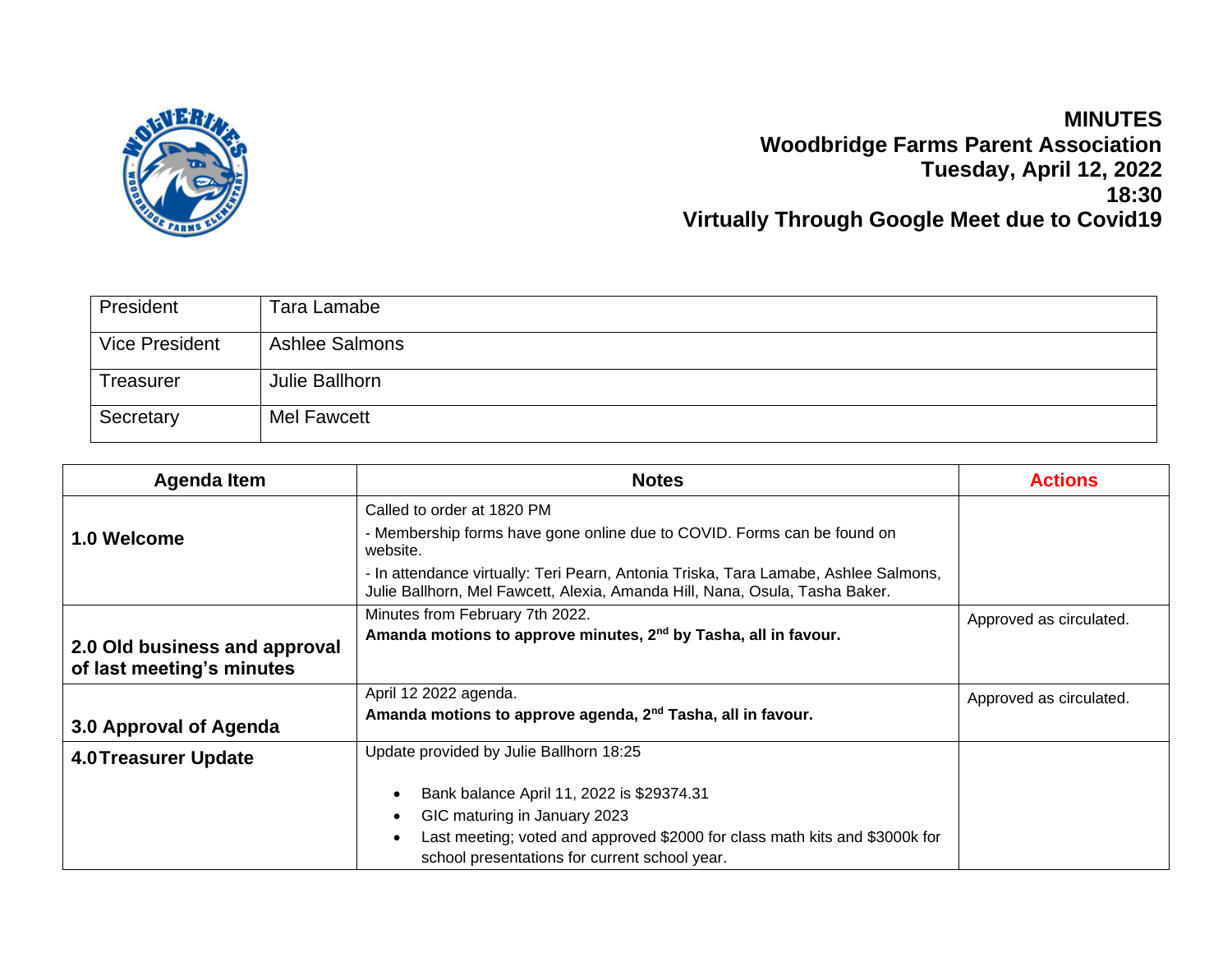|                               | There is approx. \$3300 remaining to be paid for teacher reimbursement for<br>$\bullet$                |                         |
|-------------------------------|--------------------------------------------------------------------------------------------------------|-------------------------|
|                               | the current school year (approved during September meeting)                                            |                         |
|                               | <b>Questions asked:</b>                                                                                |                         |
|                               | TL- What is the set PTA spending in a year?                                                            |                         |
|                               | JB: The baseline budget is approx. \$6000-\$9000 a year. This amount funds, student                    |                         |
|                               | snacks for school events, staff and student appreciation events/items etc.                             |                         |
|                               | <b>Current funding requests:</b>                                                                       |                         |
|                               | 6 smart boards at approx. \$5700 with installation.                                                    |                         |
|                               | 6 TVs needed at approx. \$2500-3000 with installation.                                                 |                         |
|                               | Additional smart board or TV for music classroom.                                                      |                         |
|                               |                                                                                                        |                         |
| <b>5.0 Fundraising Update</b> | Update provided by Tara Lamabe and Julie Ballhorn at 18:44                                             |                         |
|                               |                                                                                                        |                         |
|                               | <b>Hot lunch</b>                                                                                       |                         |
|                               | April 22 Nitza's Pizza and April 29 Taco time                                                          |                         |
|                               | May- 2 dates TBD                                                                                       |                         |
|                               | June- 2 date TBD                                                                                       |                         |
|                               | <b>Spring Flowers</b>                                                                                  |                         |
|                               | Ends April 19 and pickup May 17                                                                        |                         |
|                               | <b>Spell-A-Thon Fundraiser</b>                                                                         |                         |
|                               | Letters to be distributed on April 15th                                                                |                         |
|                               | Each grade will have a list of words to study. The teachers will test on May 5 <sup>th</sup> .         |                         |
|                               | A flat rate online sponsoring approach as opposed to per word spelled correctly to                     |                         |
|                               | encourage all students to participate.                                                                 | Approved as circulated. |
|                               | Spell-A-Thon donations with be collected online via designated website, more<br>information to follow. |                         |
|                               | Motion to approve online tracking and donation collection for Spell-A-Thon.                            | Approved as circulated. |
|                               | Ashlee motions to approve, 2 <sup>nd</sup> but Amanda, all in favour.                                  |                         |
|                               | Motion to approve \$500 for a pizza party for the top 25 students in Division 1<br>and 2.              |                         |
|                               | Amanda motions to approve, 2 <sup>nd</sup> by Tasha, all in favour.                                    |                         |
|                               |                                                                                                        |                         |